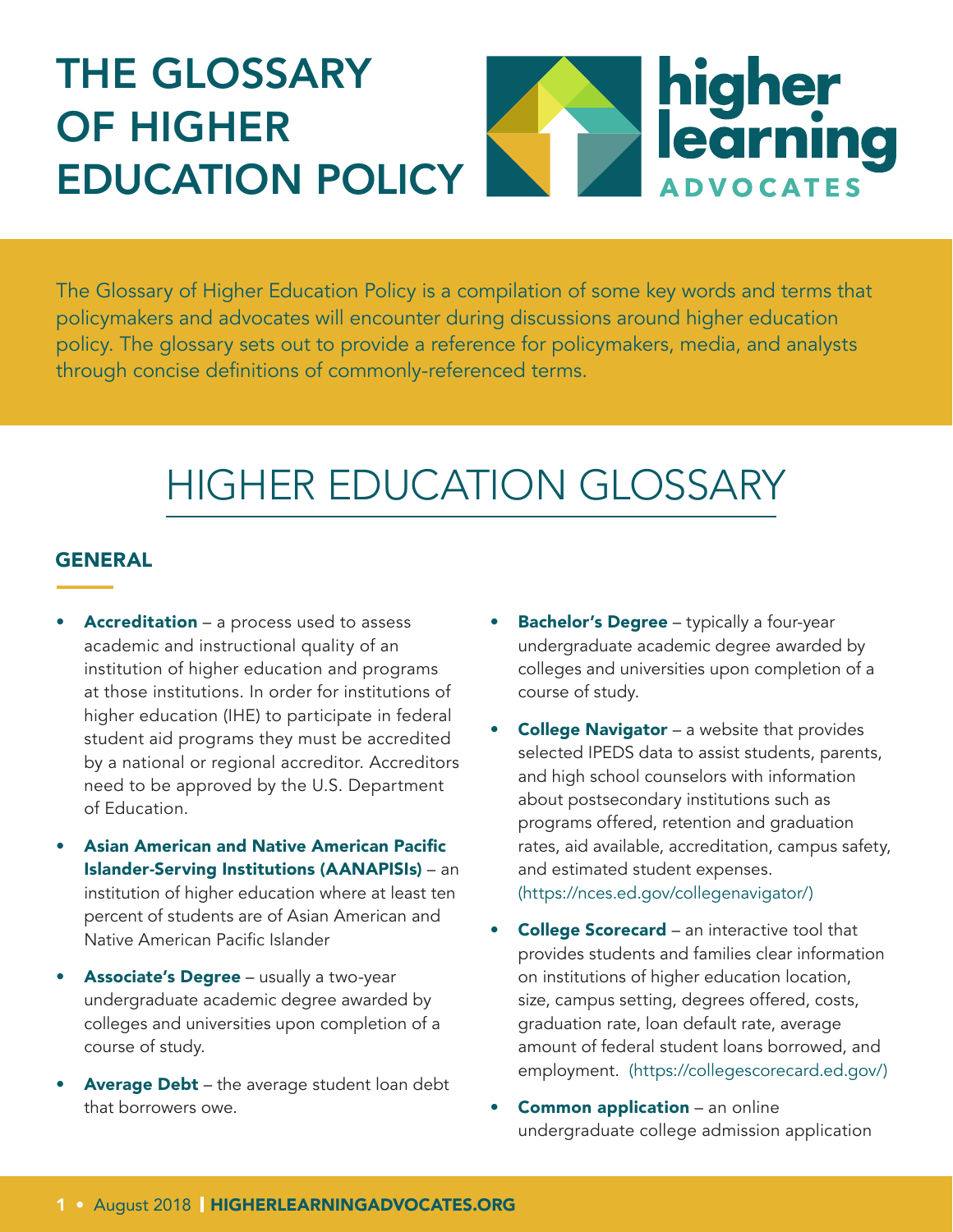that applicants can use to apply to multiple institutions of higher education in the United States and other countries.

- Competency-based education (CBE) a type of postsecondary education organized around learning outcomes rather than how much time a student spends in a classroom or in a course.
- **Credit hour** a unit of measure that indicates the number of hours a student spends in the classroom and related work out of the classroom throughout a term on a particular class.
- **Credit transfer** based on a student's transcript, an institution of higher education can decide whether or not to grant a student credit for courses completed at another higher education institution.
- **Career and Technical Education (CTE)** is a term applied to schools, institutions, and educational programs that provide students with the on-thejob training, and academic and technical skills needed to succeed in the workforce.
- Fees additional charges from an institution of higher education, such as technology fees and library fees, which are typically used to fund specific campus programs and recreational facilities.
- Financial literacy the ability to understand how money and financial terms and transactions work. In the higher education sector, financial literacy is important for students to determine financial aid and loan repayment terms.
- **For-profit** an institution of higher education operated by a private, profit-seeking entity.
- **Full-time** a student who is enrolled at an institution of higher education for 12 or more credit hours in a single semester.
- Historically Black Colleges & Universities (HBCUs) – an institution of higher education that were established prior to 1964 with a mission to serve black Americans.
- Heightened cash monitoring a procedure that the U.S. Department of Education may use to pay additional attention to the way a school is using their federal financial aid funds.
- Hispanic Serving Institutions (HSIs) an institution of higher education where at least 25 percent of students are of Hispanic origin.
- Institution of higher education (IHE) institutions that offer postsecondary education (nonprofit, public or for-profit). When accredited and authorized by their state their students can receive federal financial aid through Title IV of the Higher Education Act to pay for the cost of attendance at the institution.
- Institutional Aid money a student receives from their college or university.
- Integrated Postsecondary Data System (IPEDS) – a system of data within the U.S Department of Education that conducts surveys annually to gather information from institutions of higher education that participate in federal student aid programs. The data is available through the IPEDS Data Center and College Navigator which include information on postsecondary enrollments, program completions, graduation rates, faculty and staff, finances, institutional prices, and student financial aid.
- Massive Open Online Course (MOOC) an online course that is open to everyone on the internet without a charge.
- Minority Serving Institutions (MSIs) an institution of higher education where a percentage of students are designated as minority. MSIs include Historically Black Colleges and Universities (HBCUs), Tribal Colleges and Universities (TCUs), Hispanic Serving Institutions (HSIs), Native American Serving Non-Tribal Institutions and Asian American, Native American and Pacific Islander Serving Institutions (AANAPISIs).
- National Center for Education Statistics (NCES) – a federal entity that collects, analyzes, and makes data related to education in the United States and other nations available.



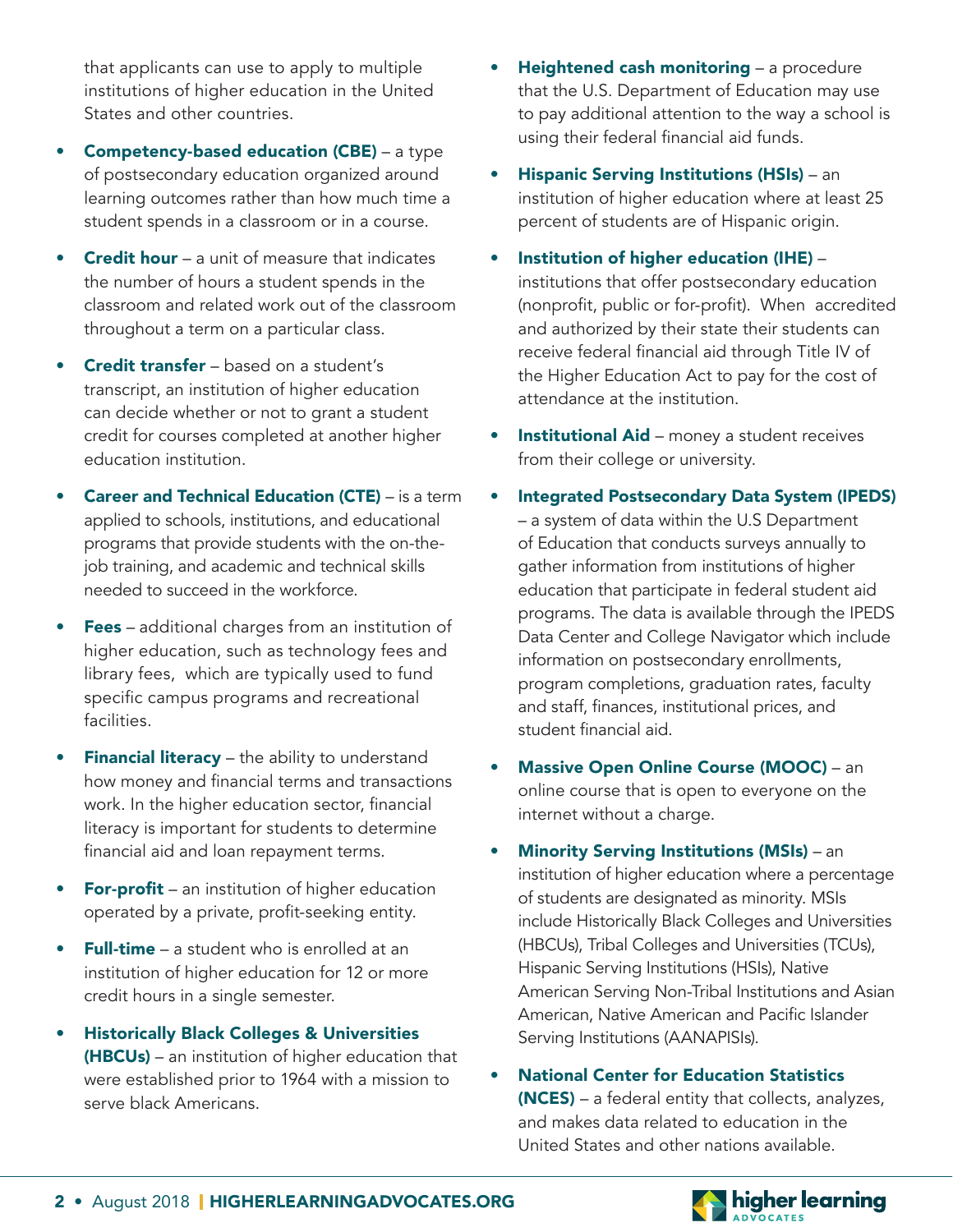- Negotiated Rulemaking process through which the U.S. Department of Education develops a proposed rule by using a neutral facilitator and a balanced negotiating committee comprised of representatives of all interests. The goal of negotiated rulemaking is to have the committee reach consensus, but if the committee does not reach consensus then the agency can formulate their own rule.
- Net price the amount students must pay for their college expenses after grants and scholarships are deducted from the institutions of higher education published tuition and fees.
- **Non-profit** an independent institution of higher education institution that may be private or public.
- **Office for Civil Rights (OCR)** an office within the U.S. Department of Education that ensures equal access to educational opportunities by enforcing civil rights in our nation's schools.
- **Part-time** a student who is enrolled at an institution of higher education for less than 12 credit hours in a single semester.
- **State authorization** institutions of higher education are required to have the state's authority to deliver educational services and programs in each state that they operate.
- Student unit record a student-level data system at the federal level that collects individuallevel data on all students enrolled in higher education. The 2008 reauthorization of the Higher Education Act banned the use of a student unit record system because of privacy concerns and philosophical differences over the role of the federal government in higher education.
- Tribal Colleges and Universities (TCUs) an institution of higher education that serves the reservation-based American Indian population and non-Native students near such communities.
- Today's Students today's college students include more than just 18-22 year olds who are living in college dorms and studying full-time.

Today's college students are also adult learners, veterans, workers, parents, part-time students, online students, first-generation, or going back to school to finish their degree.

- Tuition the price higher education institutions charge for classes.
	- U.S. Department of Education (ED) responsible for executing policies on federal financial aid for education as well as distributing and monitoring those funds, collecting data on institutions in the United States and disseminating research, prohibiting discrimination, and ensuring equal access to education.

### LEGISLATION

- **Sec. 101** Section 101 of the Higher Education Act (HEA) defines an institution of higher education (IHE) as the following: a public or nonprofit educational institution that admits high school graduates or the certificate of an equivalent high school graduate; has state authorization to provide educational program within the state; awards a bachelor's degree or offers at least a two-year program that leads to a degree; accredited by a nationally recognized accrediting agency or association.<sup>1</sup> It further defines an institution of higher education (IHE) as the following: a public or nonprofit education institution that offers less than a oneyear program of training to prepare students for gainful employment in an occupation; an institution of higher education that admits students who are dually or concurrently enrolled in the institution and a secondary school.<sup>2</sup>
- **Sec. 102** Section 102 of the Higher Education Act (HEA) defines an institution of higher education (IHE) as the following: a for-profit educational institution and a public or nonprofit educational institution and establishes criteria institutions of higher education outside of the United States must meet to receive federal student aid.<sup>3</sup>
- Borrower defense to repayment (BDR) in 1994, a BDR provision was added to the Higher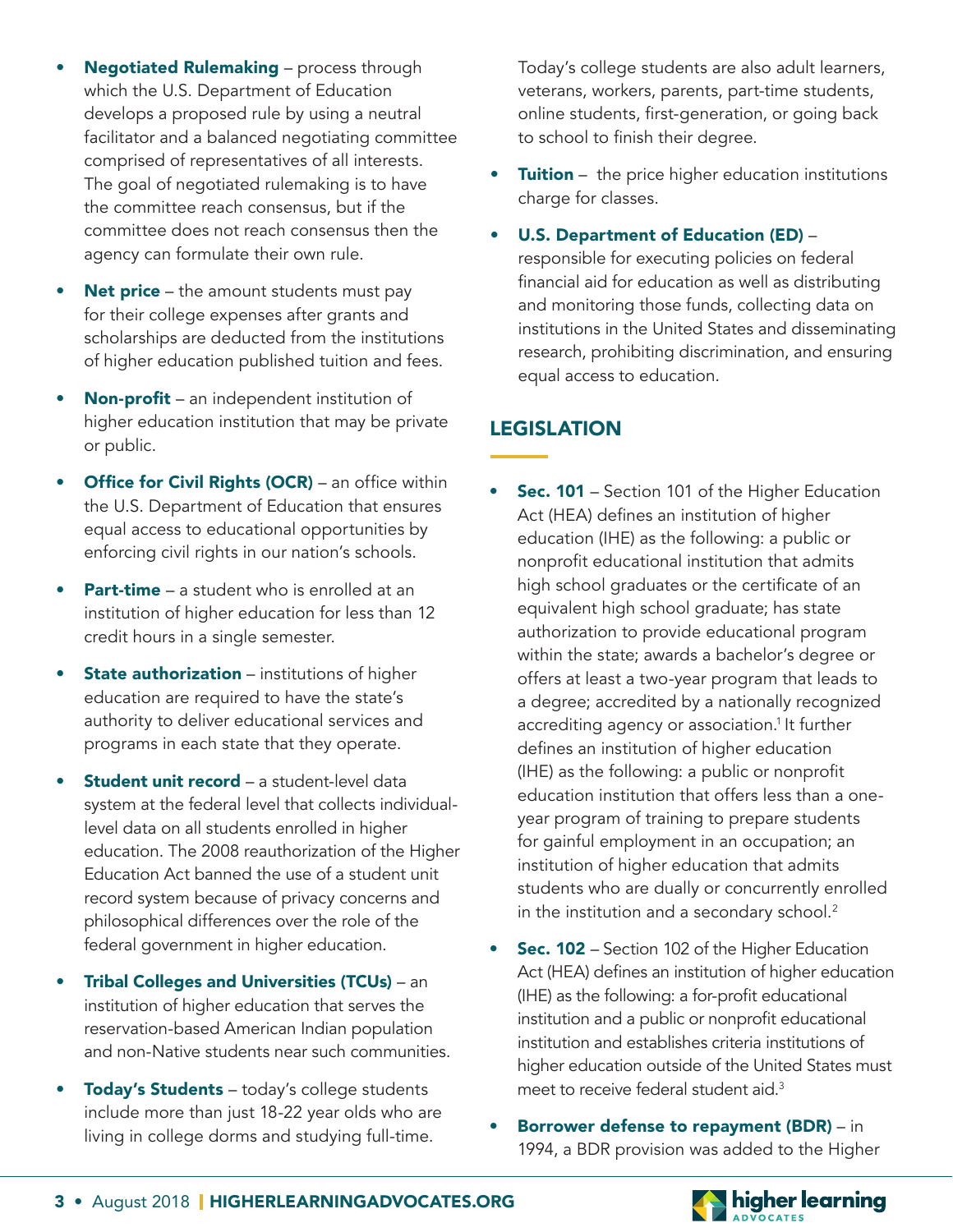Education Act (HEA) directing the Secretary of Education to establish rules to allow students who were misled by their colleges to present a defense against repayment.4

- Gainful employment under Title IV of the Higher Education Act (HEA), an educational program at an institution of higher education defined in section 102 must lead to a degree that prepares students to "gainful employment in a recognized occupation." In 2014, ED published final regulations defining the term "gainful employment" which requires any non-degree program offered by nonprofit or public institutions and all programs offered at for-profit institutions to meet minimum thresholds with respect to debt-to-income rates of their graduates. Gainful Employment rules remain unfinalized.
- Gaining Early Awareness and Readiness for Undergraduate Programs (GEAR UP) – a program authorized by the Higher Education Act which provides six-year grants to states and partnerships to help increase the number of lowincome students who are prepared to enter and succeed in postsecondary education.
- Reauthorization creates, extends, or makes changes to a federal program and specifies the amount of money that the government may spend to implement the program.
- **The Higher Education Act (HEA)** a the federal law that was originally established in 1965 to strengthen the educational resources at colleges and universities and provides financial assistance to students pursuing postsecondary education.
- **Title IV** in reference to the Higher Education Act; outlines the administration of federal student financial aid programs.
- Title IX in reference to the Higher Education Act; prohibits discrimination based on sex in any federally funded education program or activity.
- **TRIO** authorized in the Higher Education Act; are federal outreach and student services programs designed to assist first-generation students, individuals from low-income and

disadvantaged backgrounds, and individuals with disabilities with progressing through the academic pipeline from secondary schooling to postsecondary education. Current TRIO programs are Upward Bound, Ronald E. McNair Postbaccalaureate Achievement, and Student Support Services program.

• Workforce Innovation and Opportunity Act (WIOA) – Workforce Innovation and Opportunity Act (WIOA) - a legislation that reauthorized the Workforce Investment Act (WIA) in 2014 to help workers access employment, education, training, and support services to succeed in the labor market and to match employers with skilled workers.

### ASSOCIATIONS

- AACC American Association of Community Colleges; represents 1,200 two-year associate degree granting institutions and more than 12 million students.
- AASCU American Association of State Colleges and Universities; represents 420 public colleges and universities.
- AAU Association of American Universities: represents 60 universities in the United States and two in Canada.
- ACE American Council on Education; the only major higher education association to represent all U.S. accredited, degree-granting institutions, college and university presidents, and the executives at related associations.
- ACCT Association of Community College Trustees; a nonprofit educational organization of governing boards who represent more than 6,500 elected and appointed trustees who govern over 1,200 community, technical, and junior colleges.
- NAICU National Association of Independent Colleges and Universities; a higher education membership association that represents private, non-profit higher education institutions.



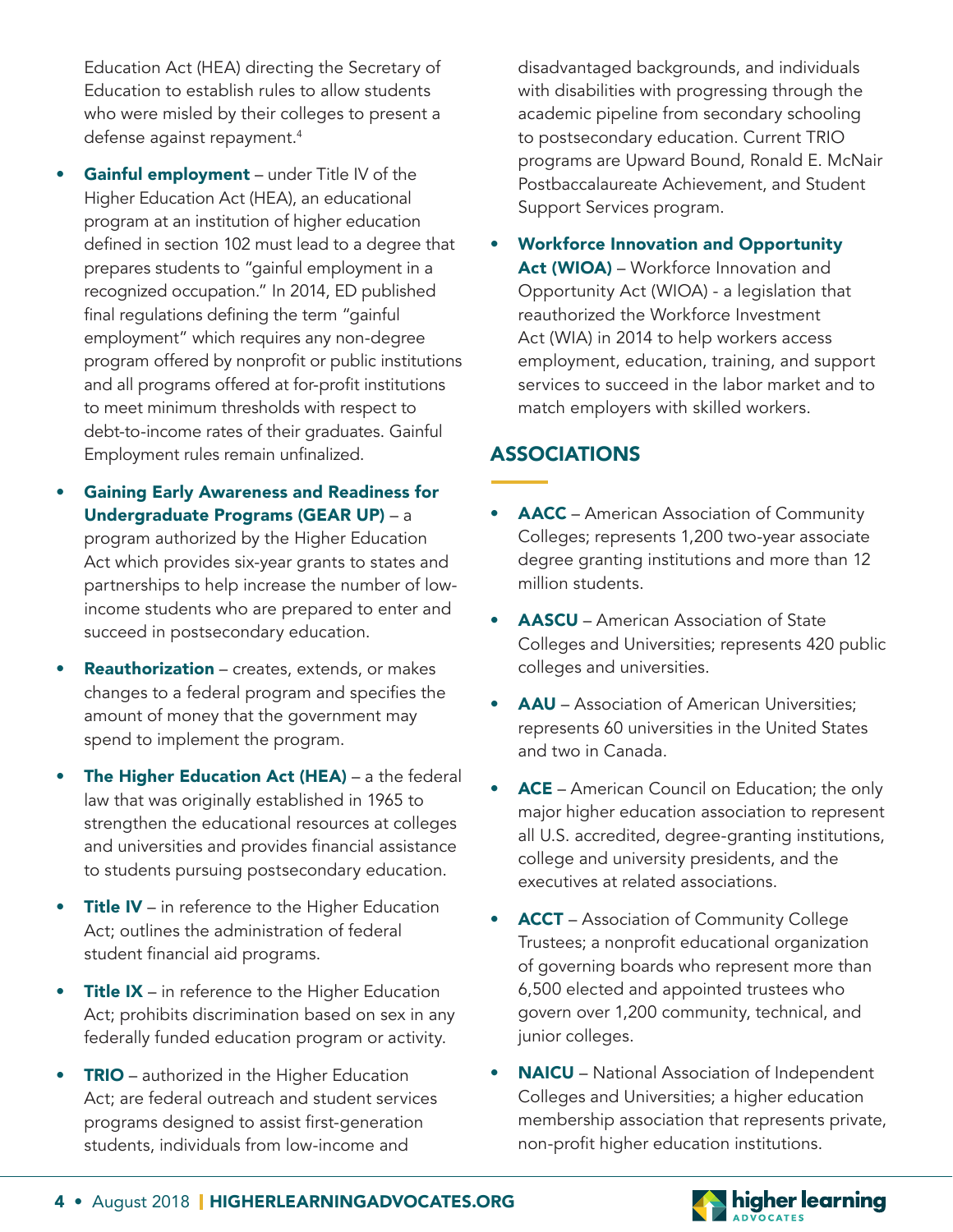- Campus-based Aid programs such as Federal Supplemental Educational Opportunity Grant, Perkins Loans, and Federal Work-Study which are administered directly from the financial aid office at an institution of higher education.
- Expected Family Contribution (EFC) is calculated using financial and family information, such as a family's taxed and untaxed income, assets, benefits, family size, and the number of family members who will attend a postsecondary institution during the same year. In addition to determining eligibility for federal student aid programs, such as Pell grants and student loans, institutions of higher education financial aid staff use this to determine how much institutional aid a student would receive to attend such institution.
- Free Application for Federal Student Aid (FAFSA) – students complete this free online application to apply and determine eligibility for federal student aid programs, including Pell grants, federal student loans, and campusbased aid. Many states and institutions of higher education also use this application to determine eligibility for non-federal student aid.
- Federal Work-Study a federal student aid program that provides part-time jobs to undergraduate and graduate students which allows them to earn money to pay for their educational expenses.
- Financial aid any grant, scholarship, federal work-study, and federal and/or private student loan offered to a student to help pay for college expenses.
- Federal Student Aid (FSA) the office within ED that oversees and administers federal student loan and student grant programs.
- Federal Supplemental Educational Opportunity Grant (FSEOG or SEOG) – a grant for undergraduate students with exceptional financial need to help cover college expenses.

**STUDENT AID** • **Pell Grant** – a grant available to undergraduate and graduate students who demonstrate financial need to help pay for tuition and related expenses.

#### LOANS & REPAYMENT

- **Cohort Default Rate (CDR)** the percentage of a school's borrowers who enter repayment on federal student loans during a particular federal fiscal year and default on their federal student loans within the first three years of repayment.
- **Deferral** allows borrowers to temporarily stop making payments or to temporarily reduce borrowers' monthly payment amount for a specified period. Borrowers may also not be responsible for paying the accrued interest on certain types of loans during a deferment period.5
- Default a borrower fails to make a payment on their student loans for at least 270 days (nine months).
- **Direct Loan** under Title IV of the Higher Education Act, undergraduate and graduate students are eligible for federal subsidized and unsubsidized student loans to assist with paying for college expenses.
- Federal Family Education Loan program **(FFEL)** – in the past, private lenders made federal student loans to students, and guaranty agencies insured these funds, which were, in turn, reinsured by the federal government. No new FFEL loans were issued after July 1, 2010.
- **Forbearance** a policy that allows student loan borrowers to temporarily stop making payments or temporarily reduce their monthly payment amount for a specified period; borrowers are still responsible for paying the accrued interest.<sup>6</sup>
- Income-Based Repayment (IBR) allows borrowers to repay their federal student loans based on 10 or 15 percent their discretionary income for up to 20 or 25 years before the borrower is eligible for forgiveness.